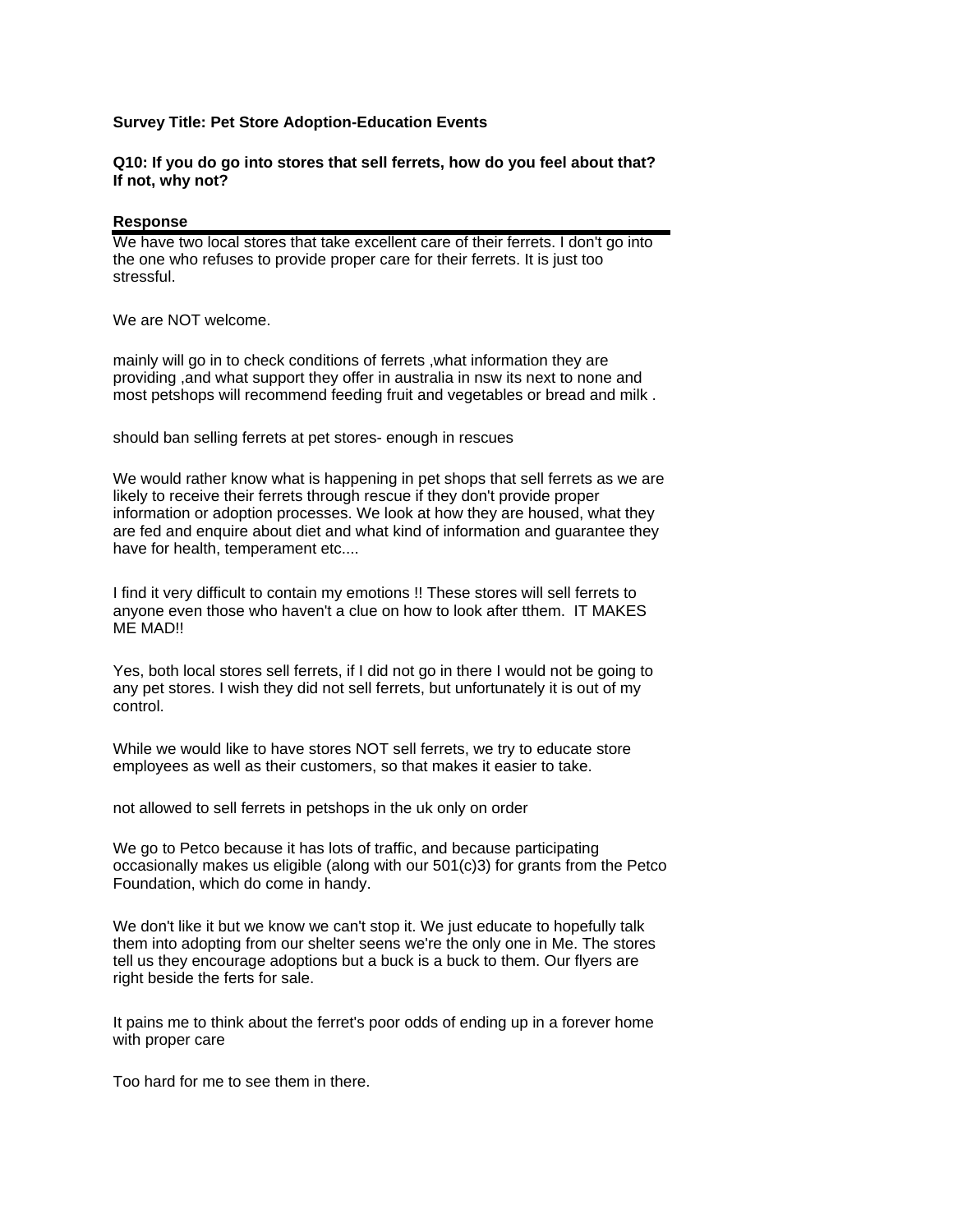I do not like that they are being sold there. They are ill kept, and the staff knows nothing about them. They do not care who they sell the ferrets to.

Pet stores should not sell ferrets or any animals

What's to feel. I am there to educate both the public and the employees.

I wish they didn't sell ferrets, but at least they are encouraging adoption.

Like most shelters, we wish they DIDN'T sell them. But we try to educated both the public and employees while we are there.

I am against ferret " mills" and do not promote stores that sell them

Although I don't like ferrets being sold in pet stores I still go into the store (Petco) because anyone interested in learning about ferrets really needs some with experience to talk to them about all that is involved, not by an employee that may be told to say whatever will get the ferret sold. I also don't believe everyone is capable of fostering/adopting a ferret. When you adopt a ferret their history isn't always known (people do lie) and you may not be aware of any abuse or neglect the ferret has endured and fears they may have. An adopter has to be patient and willing to do whatever is needed to make the ferret feel welcome, loved and secure. I don't believe everyone has this ability, for those people, buying a ferret is better for them.

Hate it. Seriously. I personally have a hard time going in but Maurice doesn't mind. It's just too heartbreaking sometimes and I usually get into an argument with management.

Not happy - many are not groomed -nails cut etc. Premotes breeding - impulse buying

Years ago, maybe 2003-2004, when PETCO started up in Grand Rapids & Holland (MI), I would take one weekend a month and go to GR on Saturday & Holland on Sunday. I would not do November, December, January. When I would start up in February, they acted like they didn't know me (there was such a turnover in those days). Sometimes they would not even have a space cleared for me & amp: I would have to do it myself. Then their manager approached me with the idea of bringing shelter ferrets to the store. They said if I did, they would not sell kits. I agreed with the condition that I would not allow them to be kept in the octagon tank. I suggested they create a room, like the aviary they had, for me to create an proper environment FOR ferrets (a proper cage, bedding, food, litter, toys, play area). It would have a locked door. I would provide volunteers. They balked at the cost & amp; I walked away. It was then I realized when you take ferrets into PETCO and any other pet store that sells ferrets, you are not so much educating as you are free advertising for PETCO.

Because of limited breeders, the public turns to mass breeders. Supply and demand. It is up to us to make sure the stores are taking good care of the babies.